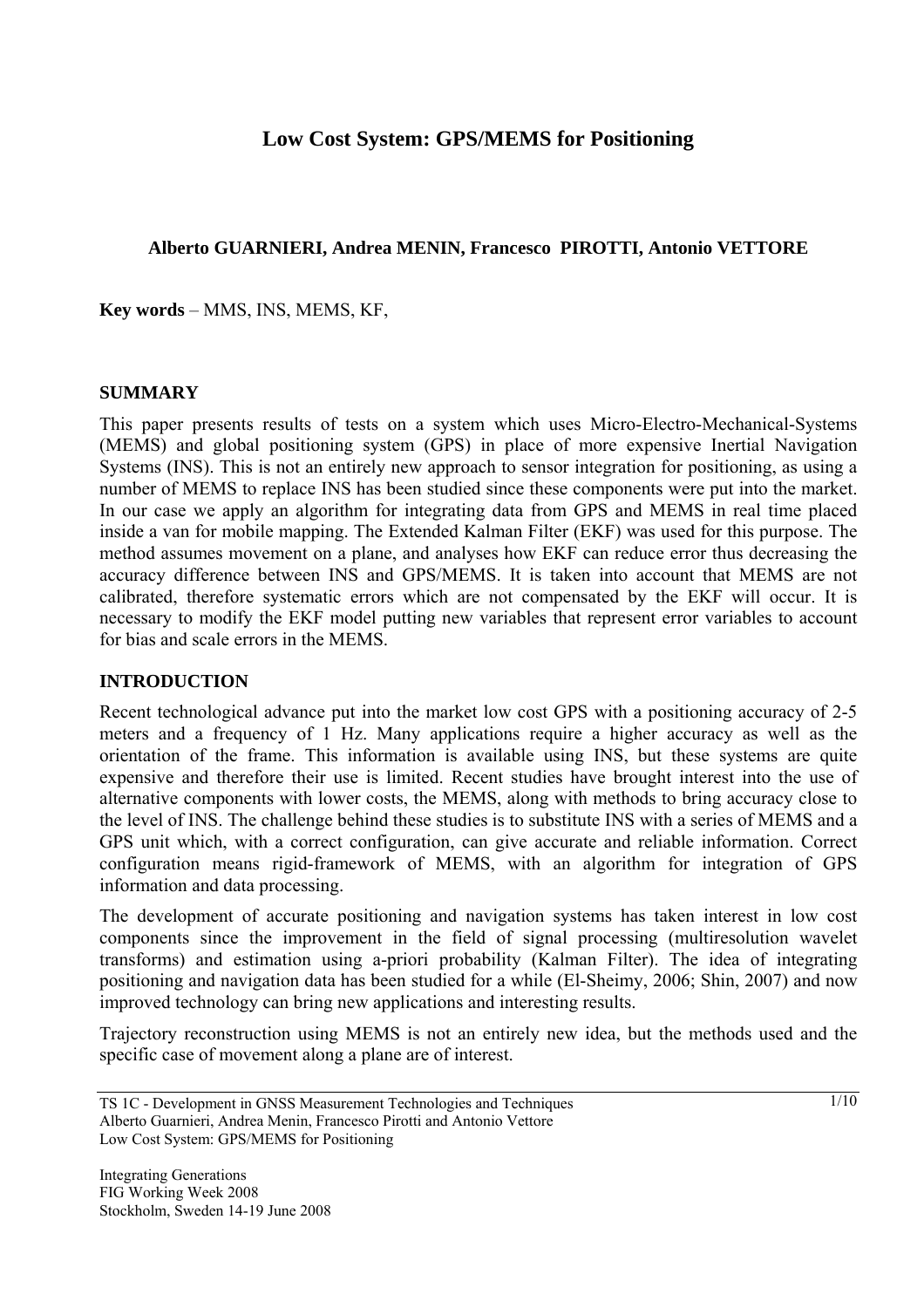It is not easy to measure the acceleration information directly because the MEMS are placed in the moving inertial frame and it is not possible to determine their exact position and orientation relative to the inertial frame. To solve this it is necessary to use a calibration



*Fig. 1: Inside and outside view of the mobile mapping van and sensor arrangement* 

procedure which extracts position and orientation for each MEMS element. To this purpose an algorithm was implemented which outputs this information using a test trajectory. This procedure is applied after data collection, but it is feasable to apply it to real time data stream from MEMS and GPS.

## **MATERIALS AND METHODS**

The sensors are containted inside a van equipped with digital and analogic cameras as well as sensors for registration of geographic position of the vehicle. The positioning sensors are GPS/INS include a Novatel OFM3 and a Litton LN200. The MEMS accellerometers used were the LIS2L02AS by ST Microelectronics. These MEMS have a 4 kHz bandwith which was reduced with a low-pass filter at 120 Hz. Noise and vibration outliers were corrected for by using the average filter. The GPS antenna center is in-line with the rear wheel shaft and so is the center of the MEMS system.

A model representing frame dynamics has been implemented, and the EKF is applied to integrate accelleration in the three axes and orientation along with GPS positions to correct the drift of the MEMS (Fig. 2). The principal error components are considered; noise, bias and scale factor are taken into consideration applying the necessary modifications to the model.

Test trajectories were used to check how the process improves accuracy. The van was driven along these paths which included straight lines, soft curves, round-abouts and a tunnel as well, to test for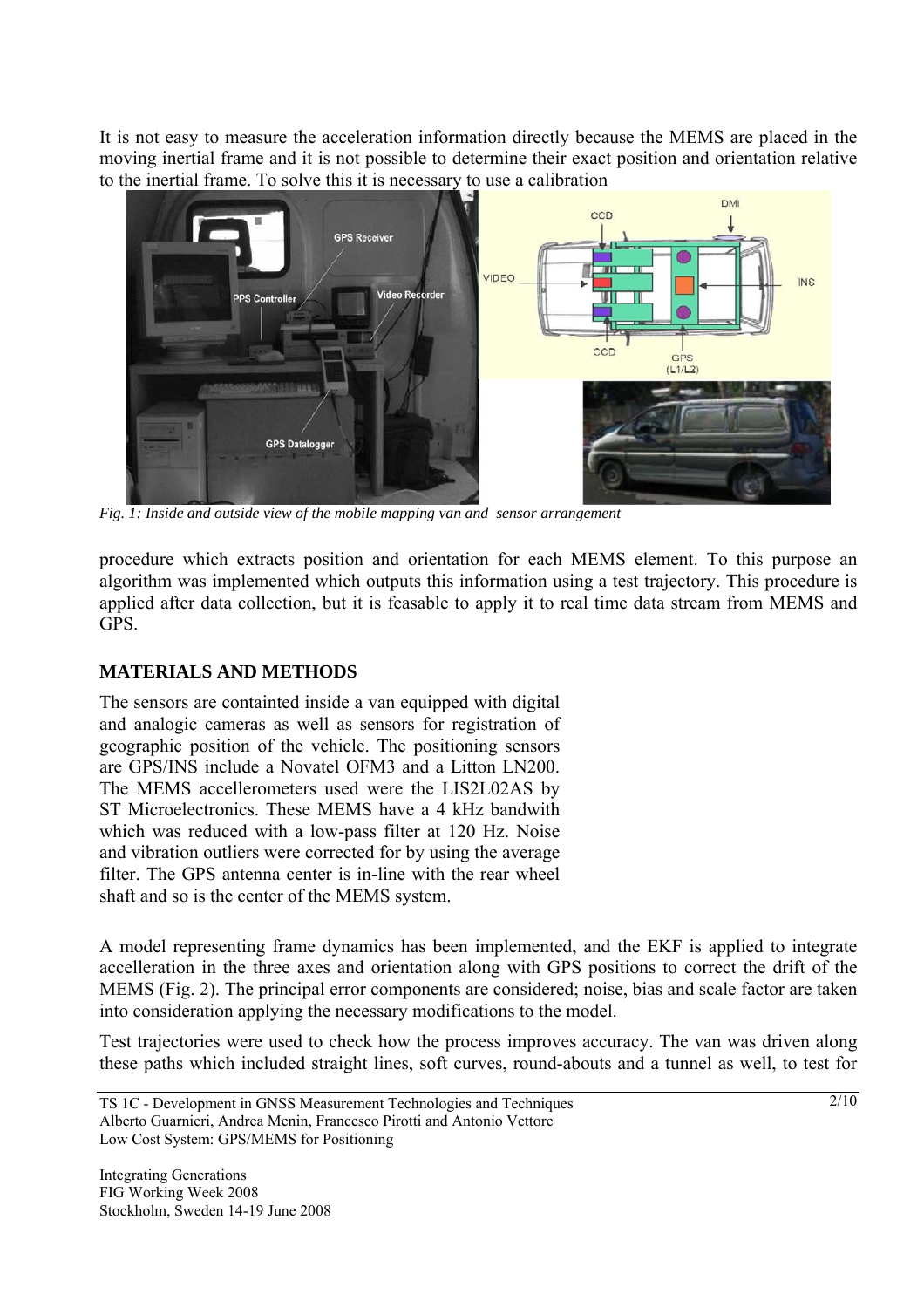different accelleration conditions along the two axes parallel to the plane along movement.

GPS was set at 1 Hz, while the MEMS were set at 120 Hz. The GPS data was post-processed with the IMU information. The application of the filtering on the model plans to improve the positioning accuracy of the uncorrected GPS data. A simulation was also made to assume a loss of GPS coverage to see the performance of the system in this kind of situation.



The first processing method deals with the MEMS position and orientation; to solve the problem of these unknown elements the six position static test was done (Titterton and West, 2004). In this procedure the elements are placed orthogonal to each other and they are tested along a known trajectory. The operation is done several times rotating the cube so that each face covers the six possible sides.

In order to estimate the orientation and position of the van between and at each collected GPS point, we employed the prediction-update strategy of the Extended *Kalman* filter (El-Sheimy et al., 2006).

## **MATHEMATICAL MODEL**

The coordinate systems involved are the MEMS reference frame, the GPS antenna center which defines another reference frame, the moving van's frame (inertial frame) and the mapping frame. Since the components (MEMS, GPS and van) are together in a rigid frame, an univocal relationship can be established between them  $(\Sigma_c)$  and a unique reference frame called the inertial frame  $(\Sigma_i)$ , whereas the world frame  $(\Sigma_w)$  is the coordinate system we want our data to be in. To obtain our final data in 3D data the following operations have to be done:

1) Compute the van dynamic data in inertial frame  $(\Sigma_i)$  by rototraslation from MEMS frame and GPS frame of respective data (Σc),  $\mathbf{r}_i(t) = \mathbf{r}_i +$ 

$$
\mathbf{R}_{c}^{'}\cdot\mathbf{r}_{c}^{'}(t)\left(1\right)
$$

- 2) Compute the van's position in the mapping frame  $(\Sigma_w)$  by rototraslation from inertial frame  $(\Sigma_r)$ ,  $\mathbf{r}^m_i(t) = \mathbf{r}^m_i(t) + \mathbf{R}^m_i$ 
	- $(t) \cdot \mathbf{r}^r$  (*t*) (2) The whole georeferencing process can be

summarized by following relationship:

TS 1C - Development in GNSS Measurement Technologies and Techniques Alberto Guarnieri, Andrea Menin, Francesco Pirotti and Antonio Vettore Low Cost System: GPS/MEMS for Positioning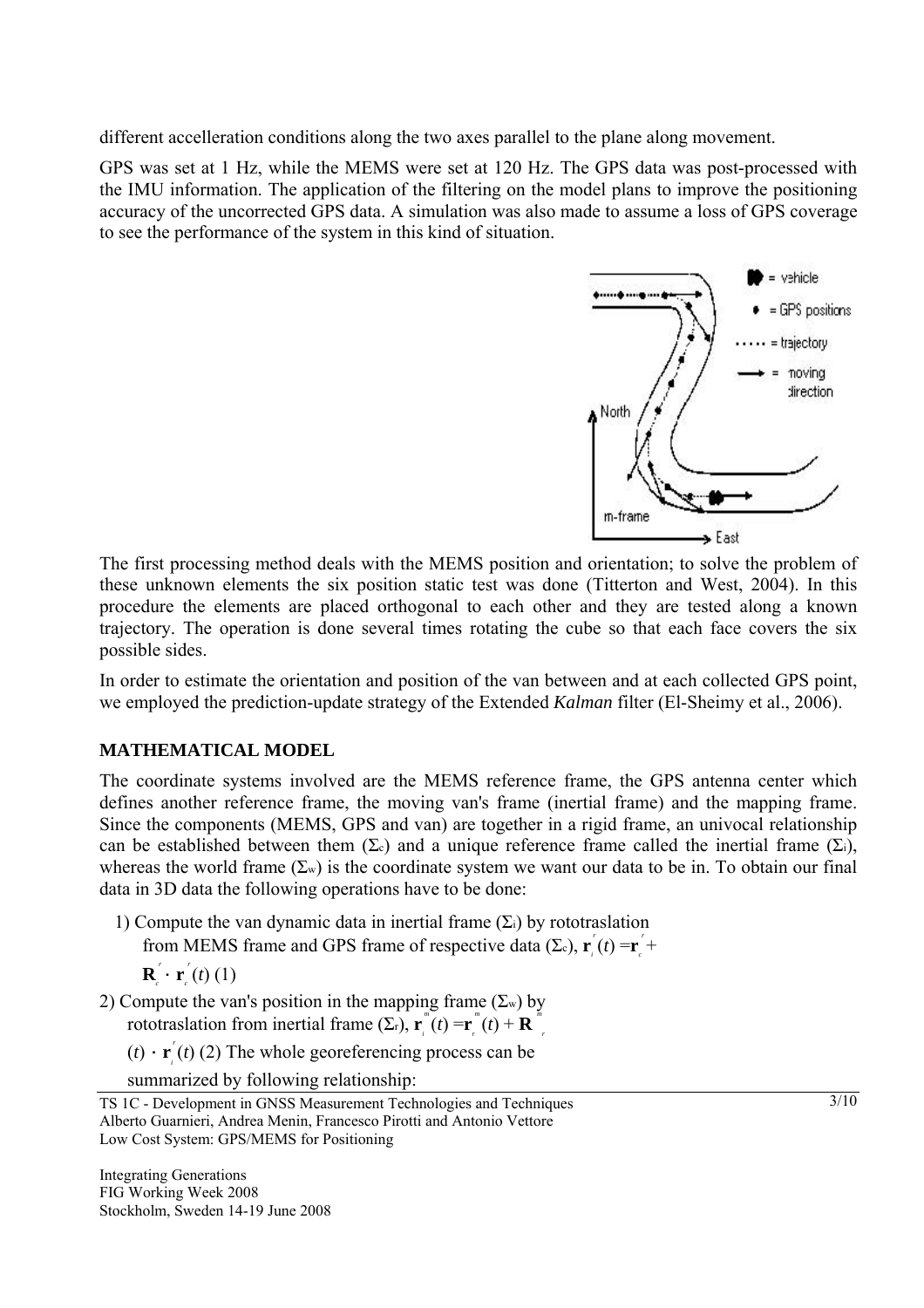$$
mmmr\;rc
$$

$$
\mathbf{r}(t) = \mathbf{r}(t) + \mathbf{R}(t) \cdot \left[ \mathbf{r}(t) + \mathbf{R} \cdot \mathbf{r}(t) \right] (3)
$$

*ir rcci* The adopted kinematic model describes the vehicle trajectory in terms of state vectors represented by time dependent positional vectors, as derived from discrete-time measurements:

 $\mathbf{r}$ **W** 

**v** = **a r**(*t*) ={ *x*(*t*), *y*(*t*), *z*(*t*)} (4) **a** 

This model can be applied in different operating modes, employing as state vectors whether pseudorange or carrier phase observables, as collected by only one receiver or with differential corrections. Note that (4) represents a constant acceleration model, in which vectors *v* and *a* incorporates the linear and angular components.

0

In order to take into account the error introduced by our unique positioning device (GPS) we use following formula:

$$
\mathbf{s}^{\cdot}(t) = \mathbf{f}\left\{\mathbf{s}(t); t\right\} + \mathbf{w}(t) \tag{5}
$$

where

**s**(t) is the state vector;

**f**(t) describes mathematically the nonlinear relationship between parameters in **s**(t) and the process;

**w**(t) models sensor (rover receiver) systematic errors, which are considered as

white Gaussian noise with covariance **Q**. In order to determine the components of **s**(t), kinematic measurements are employed according to the formula below:

 $z_k = H \cdot s(t) + n_k(6)$ 

where

**z**<sub>k</sub> measurements vector collected at discrete time t<sub>k</sub>:

**H** matrix of measuring states;

**n**k measurement Gaussian error with covariance **R**.

Since the Extended Kalman Filter (EKF) represents the optimal estimate procedure in case of uncorrelated measurements and Gaussian noise with null average, the employed algorithm can be summarized by following formulas:

• Prediction step,

 $\mathbf{s}^{\hat{ }}(k+1|k)=\mathbf{f}_{k}$  $\int_{a}^{d}$  (**s**<sup> $\hat{ }$ </sup>(*k* | *k*)) (7)

TS 1C - Development in GNSS Measurement Technologies and Techniques Alberto Guarnieri, Andrea Menin, Francesco Pirotti and Antonio Vettore Low Cost System: GPS/MEMS for Positioning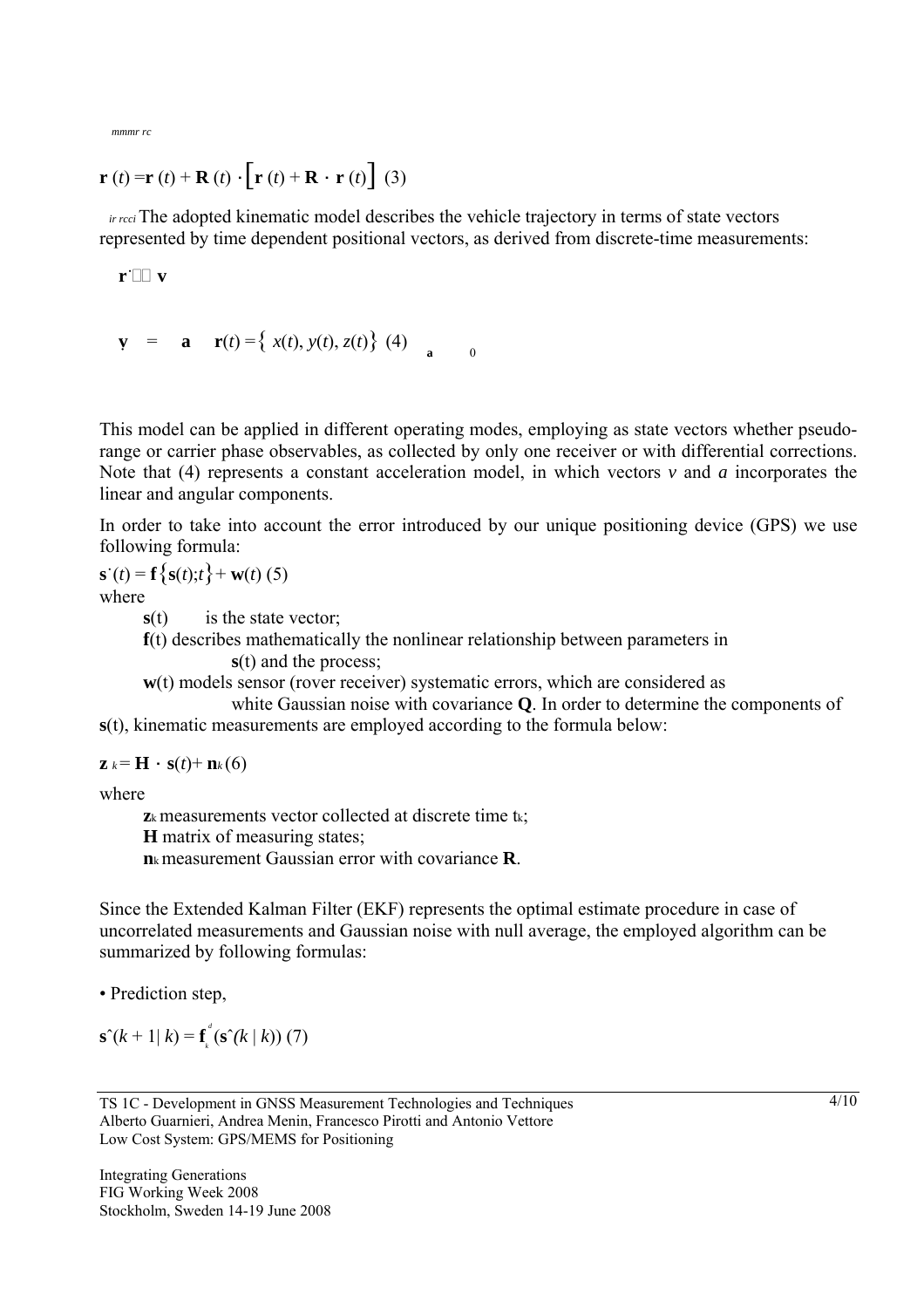$$
\mathbf{P}(k + 1/k) = \Phi (k/k) \cdot \mathbf{P}(k/k) \cdot \Phi (k/k) + \mathbf{Q}(k) (8)
$$

• Update step,

 $\Lambda (k + 1) = H \cdot P(k + 1 | k) \cdot H' + R(9)$ **L**( $k + 1$ ) = **P**( $k + 1 | k$ ) · **H**'· $\Lambda$  ( $k + 1$ )<sup>-1</sup>(10)  $\mathbf{s}^{\hat{ }}(k+1|k+1) = \mathbf{s}^{\hat{ }}(k+1|k) + \mathbf{L}(k+1) \cdot \dots$  $\cdot$ [ **z**( $k$  + 1) – **H**  $\cdot$  **s**<sup> $\hat{ }$ </sup>( $k$  + 1|  $k$ )] (11) **P**( $k + 1$ | $k + 1$ ) =  $\begin{bmatrix} I - L(k + 1) \cdot H \end{bmatrix}$ · **P**( $k + 1$ | $k$ ) ·

$$
\cdot \left[ \mathbf{I} - \mathbf{L}(k+1) \cdot \mathbf{H} \right] + \mathbf{L}(k+1) \cdot \mathbf{R} \cdot \mathbf{L}(k+1)
$$
\n(12)

where in (11)  $\mathbf{s}^{\hat{}}(k+1|k)$  is the new estimate at step (k+1), as derived by update  $\mathbf{s}^{\hat{}}(k|k)$  at time *d*

step k and discretized function  $\hat{f}$  $k<sub>k</sub>(·)$  (see 4.1), obtained from nonlinear relationship (6) without error **w**(t); in (12)  $P(k + 1 | k)$  is the covariance matrix of *a priori* prediction error,  $\Phi(k|k)$  is the fundamental matrix related to linear system  $\xi = \mathbf{F}(\mathbf{s}(t)) \cdot \xi$  and  $\mathbf{Q}(t)$  is the covariance matrix of discretized error **w**(t), both reported in subsection 4.2; in (10) **L**(k+1) is the gain matrix of the filter; in (11)  $\mathbf{s}^{\prime}(k+1|k+1)$  is the new update at time step (k+1); finally in

(16)  $P(k+1|k+1)$  is the *a posteriori* estimate error covariance.

In the prediction step, unlike the EKF theory, which states to solve the differential equation

**s** (*t*) = **f** (**s**(*t*)) **s**(*t*<sub>*k*</sub>) = **s**<sup> $\hat{ }$ </sup>(*k* | *k*) (13)

to compute the predictor

$$
\mathbf{s}^{\hat{ }}(k+1|k)=\mathbf{s}^{\hat{ }}(t_{_{k+1}})(14)
$$

we employ the discrete scheme below, which yields the discretized form in (7) of the

predictor itself:

TS 1C - Development in GNSS Measurement Technologies and Techniques Alberto Guarnieri, Andrea Menin, Francesco Pirotti and Antonio Vettore Low Cost System: GPS/MEMS for Positioning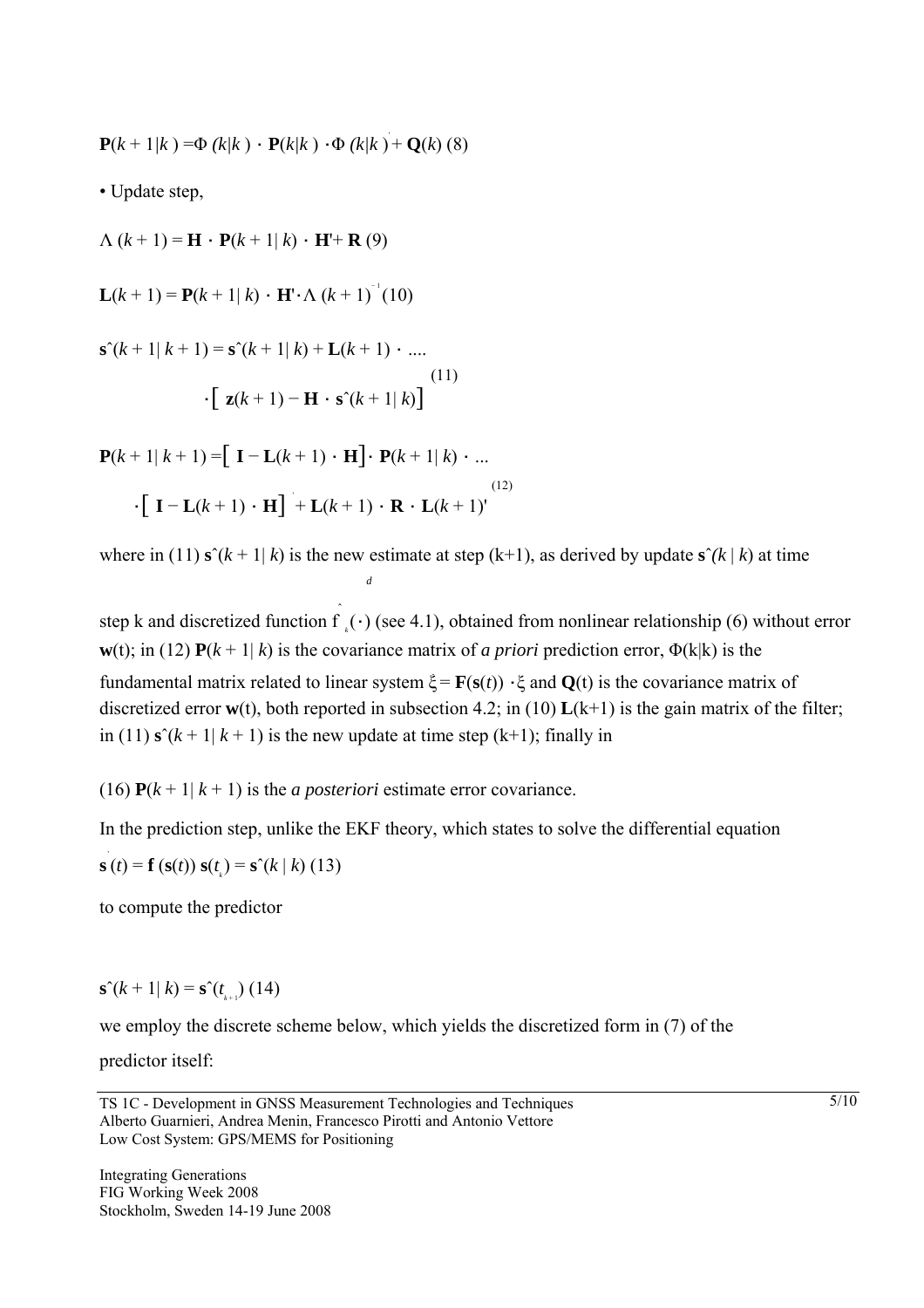$$
\mathbf{s}(k+1) = \mathbf{f}_d^{\ t}(\mathbf{s}(k)) = \mathbf{s}(k) + (t_{k+1} - t_k) \cdot ... (t_{k+1} - t_k)^{2(15)}
$$
  
•  $\mathbf{f}(\mathbf{s}(k)) + \mathbf{f}(\mathbf{s}(k))$ 

### **RESULTS AND ANALYSIS**

The application of the various rototranslation matrices on the MEMS data gave a singular vector matrix for the acceleration information. The acceleration in the three directions is easily denoised with a low-pass filter (Fig. 3).



*Fine (s)*<br>*Fig. 3: Accelleration in the X direction before and after low pass filter* 

Different test schemas have been carried out, and more are planned on the future. For space sake only important results are analyzed. The schemas are the following:

- Straight line (150 m)
- Straight line (150 m) with GPS signal loss error
- Straight trajectory with roundabout
- Soft curve trajectory
- Soft curve trajectory with GPS signal loss error
- Complex trajectory with straight line + roundabout + soft and narrow curve

Integrating Generations FIG Working Week 2008 Stockholm, Sweden 14-19 June 2008

TS 1C - Development in GNSS Measurement Technologies and Techniques Alberto Guarnieri, Andrea Menin, Francesco Pirotti and Antonio Vettore Low Cost System: GPS/MEMS for Positioning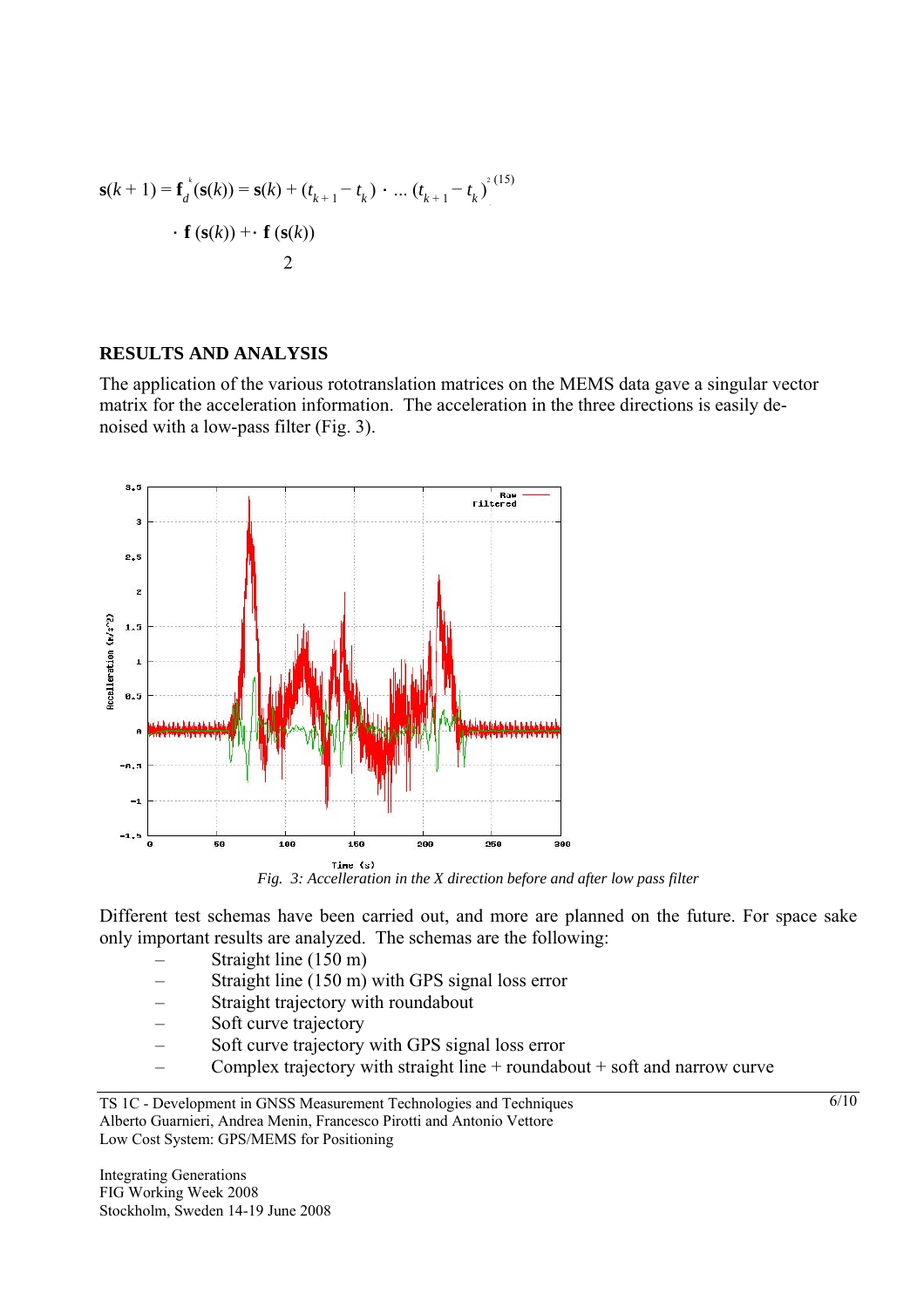Complex trajectory with straight line  $+$  roundabout  $+$  soft and narrow curve with GPS signal loss.



*Fig. 4: TTrajectories with GPS/MEMS as opposed to GPS/INS without loss of GPS* 

The tests shown below are the last two listed above: with and without GPS signal loss (fig. 4 and fig. 5). It is evident that GPS data can correct efficiently the drift from the MEMS if there is significant coverage over time (at least 1 Hz). A loss of position data for more than one second has a significant effect on the correction of the MEMS. Sensor redundancy helps to have robust trajectory data by compensating the systematic error. Loss of GPS signal for 30 seconds (fig. 5) worsens considerably the trajectory calculation of the algorithms. The drift compensation is lost, but there is a significant path reconstruction even if accuracy is quite low. As is mentioned in the conclusion statement further work is to be done on position reconstruction and error compensation.

TS 1C - Development in GNSS Measurement Technologies and Techniques Alberto Guarnieri, Andrea Menin, Francesco Pirotti and Antonio Vettore Low Cost System: GPS/MEMS for Positioning

Integrating Generations FIG Working Week 2008 Stockholm, Sweden 14-19 June 2008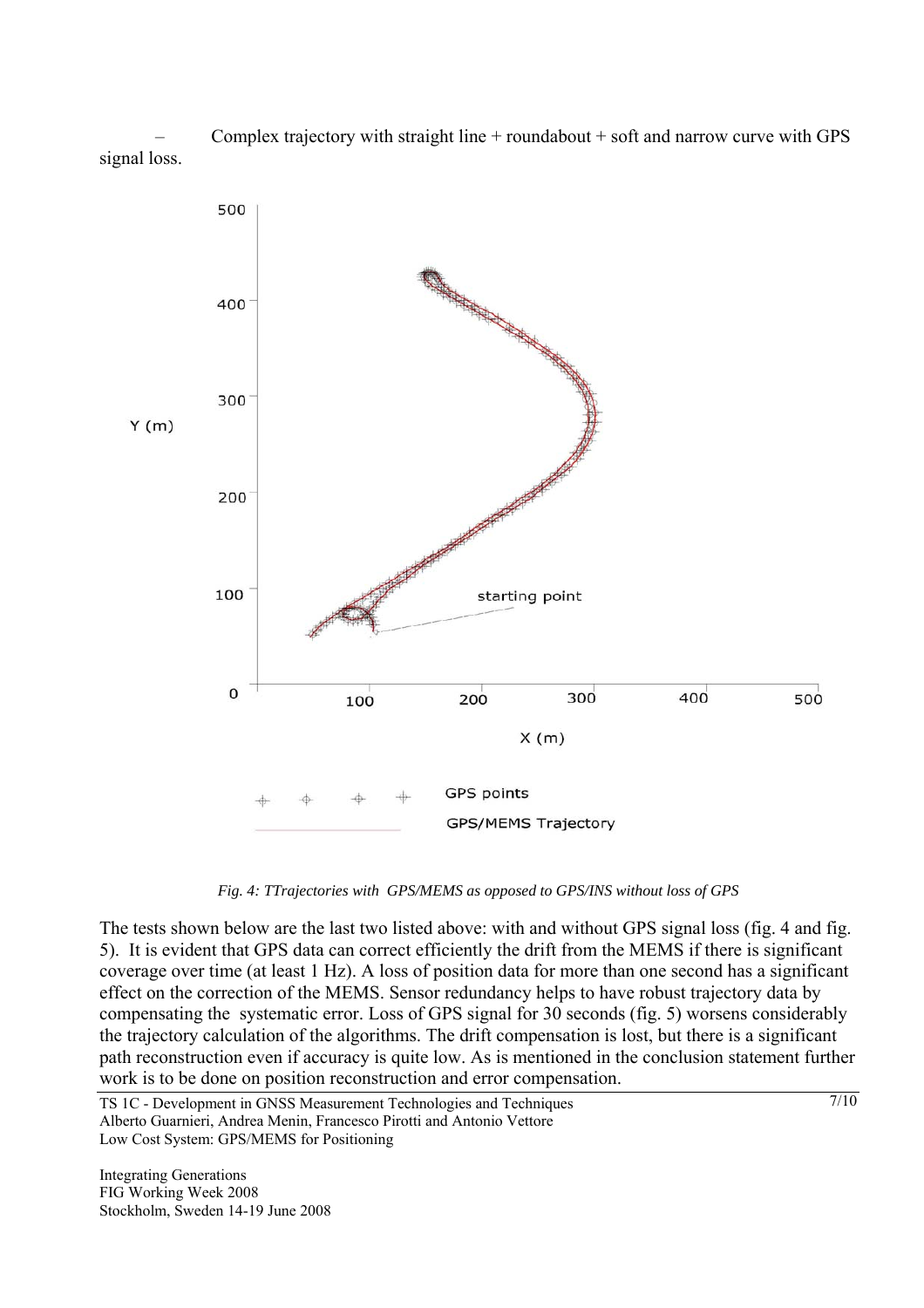

*Fig. 5: Trajectories with GPS/MEMS as opposed to GPS/INS with loss of GPS* 

## **CONCLUSIONS**

The algorithm implemented for the trajectory recontruction had a positive test result. The outcome of results confirms that a set of MEMS with adeguate data-fusion of GPS data can be considered an interesting alternative to traditional GPS/INS systems. The data which was collected proves a significant increase in accuracy of position and orientation information when there is a constant input of GPS signal. When signal is lost for about 10 seconds, the precedure keeps a trajectory with correct shape, but for longer time spans its results show go off course significantly. It is still interesting to assess behavior of low cost systems compared to more expensive equipment. Introducing low cost sensors which give direction and accelleration permit algorithm to decrease trajectory recoststruction error. The algorithm for position detection and sensor orientation of MEMS is robust when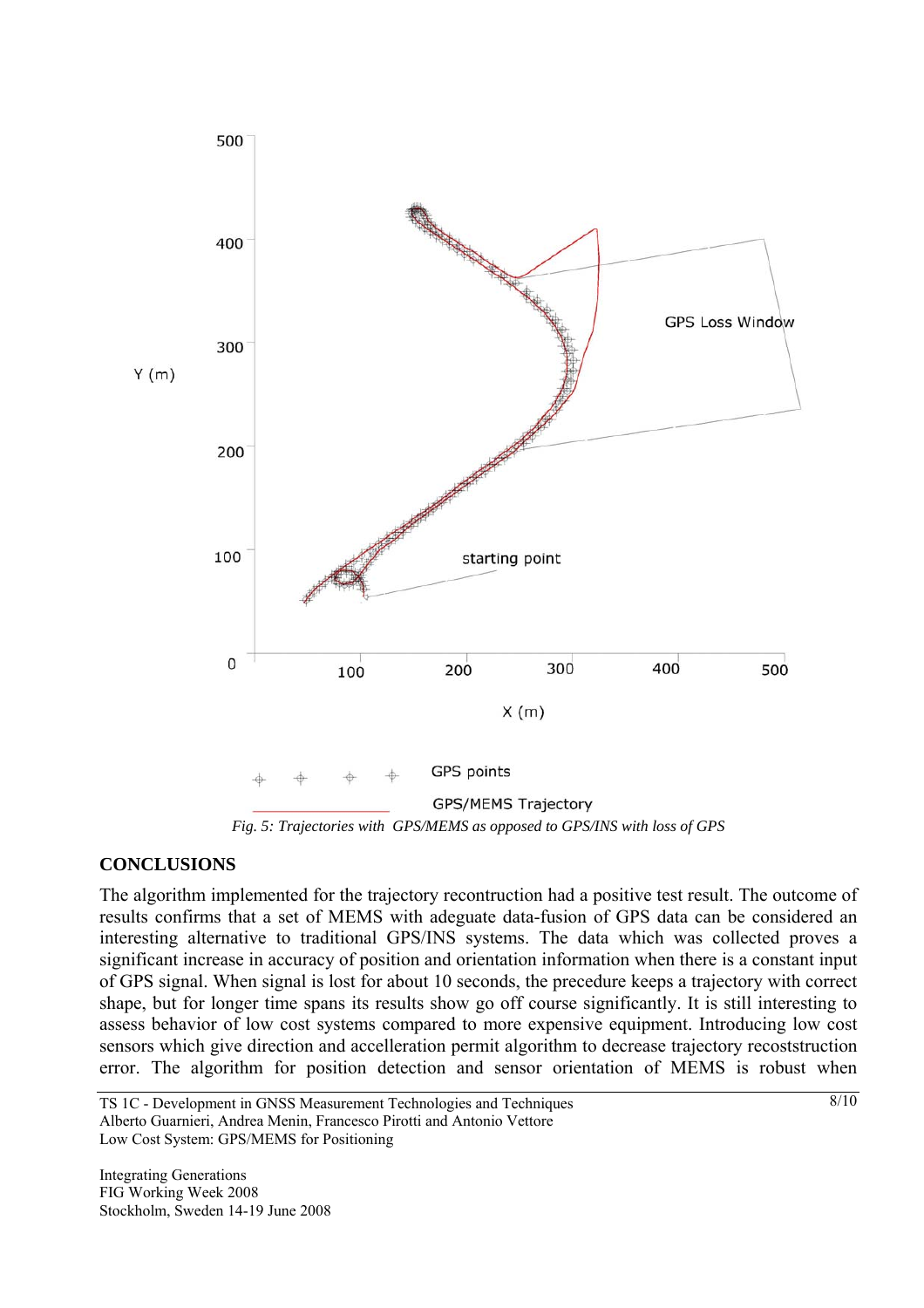confronted with the MEMS errors. Future research consists of:

– removing the restrictive hypothesis on the analysis of error compensation algorithms for roll and pitch measurements extracted from MEMS,

– usage of adaptive techniques such as the Unscented Kalman Filter, Wavelet and Bayesian Filters (Shin and Naser, 2007) to increase position accuracy,

– integration of a positional variable in the algorithm.

Doing all of the above will give significant input to the algorithm providing an autocalibration procedure which increases accuracy.

## **REFERENCES**

El-Sheimy, Nasser, Shin, S., Niu, X., 2006, Analysis of Varius Kalman Filter Algorithms with Different Inertial Systems for INS/GPS Integrated Systems, CASJ The Canadian Aeronautics and Space Journal, V. 52 n. 2, pp. 59-67.

El-Sheimy, N., Sameh Na., Ahoelmagd N., 2004, Wavelet Denoising for IMU Alignment, IEEE A&E Systems Magazine, October 2004 pp. 32-39.

El-Sheimy, N., 2003, Inertial Techniques and INS/DGPS Integration, Calgary.

Shin, E-H.,El-Sheimy Naser, 2007, Unscented Kalman Filter and Large Attitude Errors in Inertial Navigation Systems, Navigation, Journal of the US Institute of Navigation (ION), Vol. 54 No. 1, pp. 1-9.

Shin, Eun-Hwan, 2001, Accuracy Improvement of Low-Cost INS/GPS for Land Applications, Department of Geomatics Engineering University of Calgary, PhD Thesis.

Tan C.W., ParkS., Mostov K., Varaya Pl, 2001, Design of Gyroscope-Free Navigation Systems, Proceedings of IEEE Intelligent Transoportation Systems Conference, Oakland (CA), USA, August 2001.

Titterton, D.H., Weston J.L., 2004, Strapdown Inertial Navigation Technology. Second edition. American Institute of Aeronautics and Astronautics IEE.

Wan, E. A. and var der Merwe, R., 2000, The unscented Kalman filter for nonlinear estimation, Proceedings of Symposium on adaptive Systesms for signal processing, communications and control, Lake Louise, Alberta, Canada.

## **CONTACTS**

Antonio Vettore and Alberto Guarnieri work at CIRGEO – Interdepartmental Research Center of Geomatics at the University of Padua, Italy. Viale dell'Università 16 – 35020 Legnaro (PD) – Italy. Phone  $+39 - 049 -8272522$ , fax.  $+39 - 049 -8272686$ , email cirgeo@unipd.it – antonio.vettore@unipd.it.

Francesco Pirotti works at TESAF, Department of Land Management at the University of Padua. Viale dell'Università  $16 - 35020$  Legnaro (PD) – Italy. Phone  $+39 - 049 -8272710$  email francesco.pirotti@unipd.it.

TS 1C - Development in GNSS Measurement Technologies and Techniques Alberto Guarnieri, Andrea Menin, Francesco Pirotti and Antonio Vettore Low Cost System: GPS/MEMS for Positioning